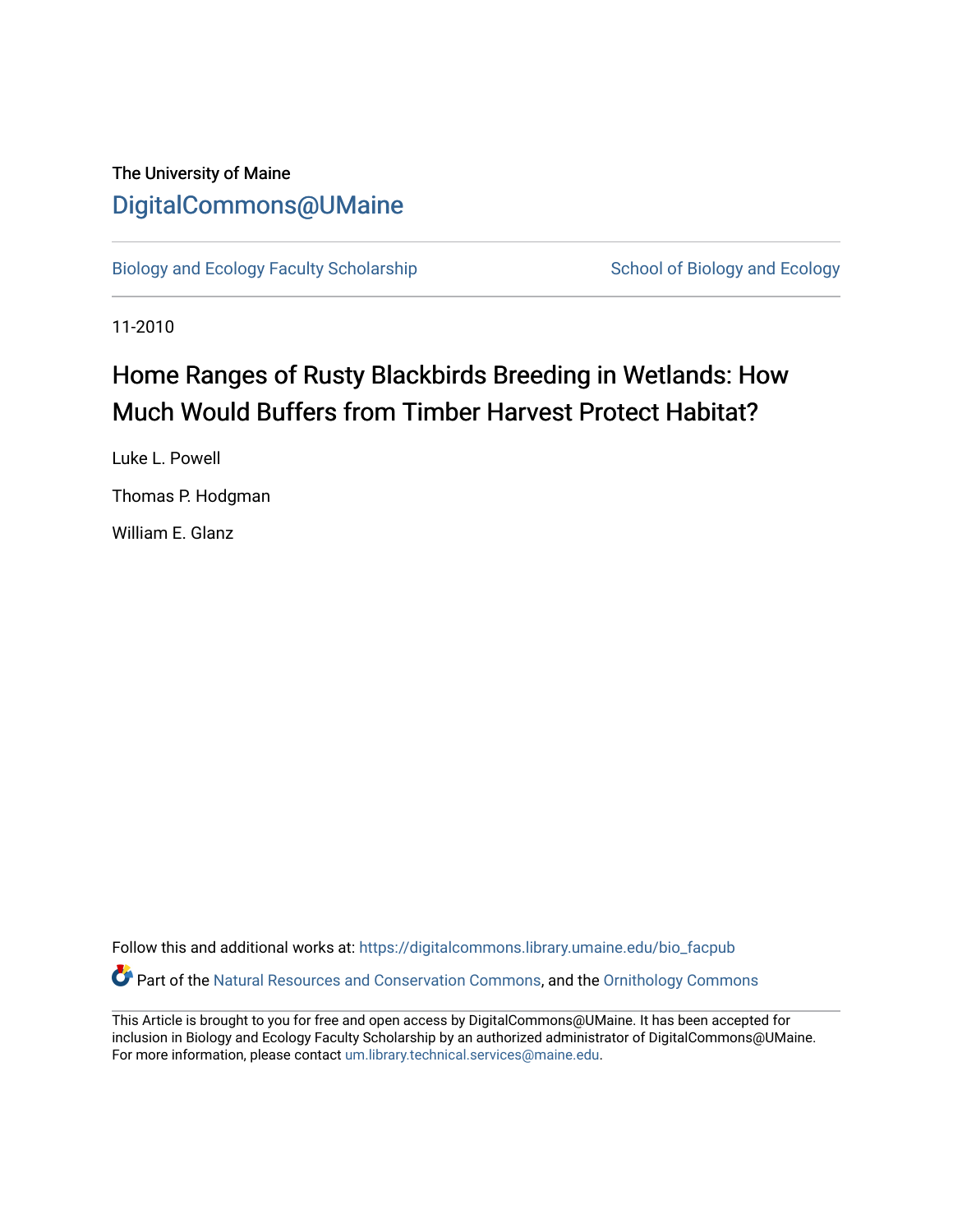# HOME RANGES OF RUSTY BLACKBIRDS BREEDING IN WETLANDS: HOW MUCH WOULD BUFFERS FROM TIMBER HARVEST PROTECT HABITAT?

LUKE L. POWELL<sup>1,3</sup>, THOMAS P. HODGMAN<sup>2</sup>, AND WILLIAM E. GLANZ<sup>1</sup>

<sup>1</sup>University of Maine, School of Biology and Ecology, Orono, ME 04469 *University of Maine, School of Biology and Ecology, Orono, ME 04469* <sup>2</sup>*Bird Group, Maine Department of Inland Fisheries and Wildlife, Bangor, ME 04401*

*Abstract.* We calculated the home ranges and core areas of 13 adult Rusty Blackbirds (*Euphagus carolinus*) in Maine to determine (1) the area requirements of breeding adults, (2) whether area requirements of the sexes and of colonial and noncolonial individuals differ, and (3) the proportion of the home range and core area that would be protected by a buffer of no logging of  $50-100$  m around occupied wetlands. Mean home ranges (37.5  $\pm$  12.6 ha) and core areas  $(11.1 \pm 2.8 \text{ ha})$  were large in comparison to those of other breeding icterids, and adults often foraged in multiple unconnected wetlands. Rusty Blackbirds that were part of a loose colony had home ranges and core areas three times larger than those of pairs that nested solitarily, which we speculate may be due to adults following one other to feed on unpredictable emergences of aquatic insects. Home ranges and core areas included a surprisingly small amount of wetland habitat, only 12% and 19% respectively, but adults often foraged in small wet patches  $\left($  <16 m<sup>2</sup>) in otherwise upland habitat. The 75-m buffers around wetlands that we recommended in a concurrent study may help protect the Rusty Blackbird's nesting habitat, but such buffers contained less than half the average home range, suggesting that they may be of only limited benefit as a conservation strategy for protecting foraging habitat.

*Key words: boreal wetlands*, Euphagus carolinus, *home range*, *radio telemetry*, *Rusty Blackbird*, *wetland buffers*.

Uso del Ámbito Hogareño para Evaluar la Utilidad Potencial de Zonas de Amortiguamiento de Cosecha de Madera Alrededor de Humedales en los que *Euphagus carolinus* se Reproduce

*Resumen.* Calculamos el ámbito hogareño y las áreas núcleo de 13 adultos de *Euphagus carolinus* en Maine para determinar (1) los requerimientos de área de adultos reproductivos, (2) si los requerimientos de área de los sexos y de los individuos coloniales y no coloniales difieren, y (3) la proporción del área de acción y del área núcleo que debe ser protegida por una zona de amortiguamiento sin tala de 50-100 m alrededor de humedales ocupados. Los promedios de los ámbitos hogareños (37.5  $\pm$  12.6 ha) y de las áreas núcleo (11.1  $\pm$  2.8 ha) fueron mayores en comparación con los de otros ictéridos reproductivos, y a menudo los adultos forrajearon en múltiples humedales no conectados. Los individuos de *E. carolinus* que eran parte de una colonia laxa presentaron ámbitos hogareños y áreas núcleo tres veces más grandes que los de aquellas parejas que anidaron de manera solitaria, lo que especulamos se podría deber a que los adultos se siguen los unos a los otros para alimentarse de apariciones impredecibles de insectos acuáticos. Los ámbitos hogareños y las áreas núcleo incluyeron una cantidad sorprendentemente pequeña de hábitat de humedal, sólo un 12% y un 19% respectivamente, pero a menudo los adultos forrajearon en pequeños parches húmedos (<16 m<sup>2</sup>) en hábitats que de otro modo son de tierras altas. Un estudio simultáneo indicó que las zonas de amortiguamiento alrededor de los humedales podrían ayudar a proteger a los nidos de *E. carolinus* de la depredación. Sin embargo, las zonas de amortiguamiento de 100 m de ancho alrededor de los humedales de reproducción contuvieron solo la mitad del ámbito hogareño promedio y estuvieron por los tanto limitados en cuanto al tamaño del hábitat de forrajeo que podrían proteger de ser alterados.

# INTRODUCTION

Understanding how animals use landscapes is critical in formulating strategies to conserve their habitats (Storch 1995, Caro 1999, Powell and Bjork 2004). Home range is defined as the area an individual uses during a specific period of its life (Burt 1943) and can be useful in comprehending a species' social structure, habitat, and area requirements (Bingham and Noon 1997). Understanding home ranges also can be useful for determining the size of buffers necessary to protect important habitats from human disturbance (Milam and Melvin 2001).

3 Current address: Louisiana State University, School of Renewable Natural Resources, Baton Rouge, LA. E-mail: LPowel9@LSU.edu Manuscript received 30 July 2010; accepted 11 August 2010.

The Condor, Vol. 112, Number 4, pages 834-840. ISSN 0010-5422, electronic ISSN 1938-5422. @ 2010 by The Cooper Ornithological Society. All rights reserved. Please direct all requests for permission to photocopy or reproduce article content through the University of California Press's Rights and Permissions website, http://www.ucpressjournals.com reprintInfo.asp. DOI: 10.1525/cond.2010.100151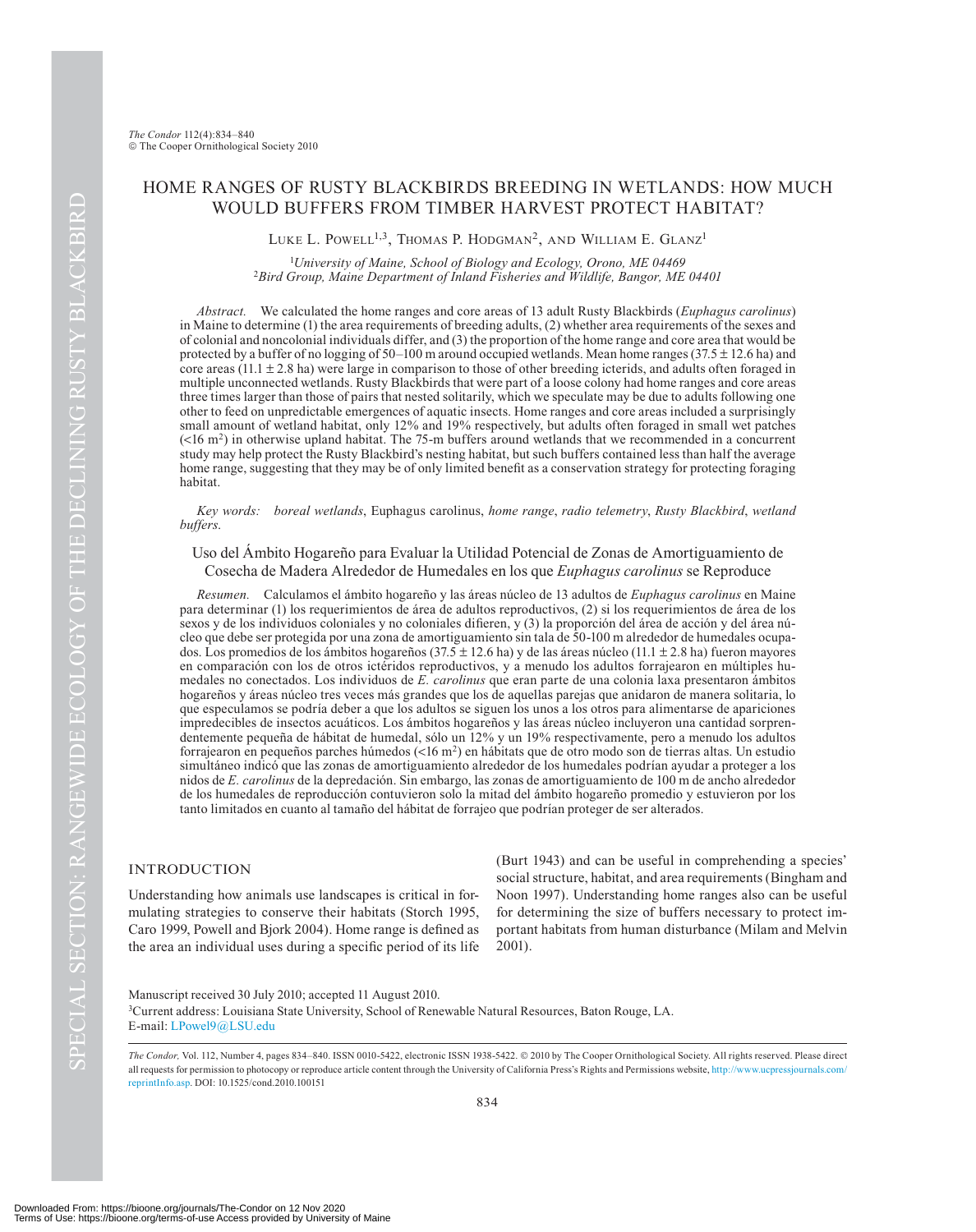Our understanding of the breeding ecology of the Rusty Blackbird (*Euphagus carolinus*) has improved markedly since Greenberg and Droege (1999) first publicized the species' decline (Matsuoka et al. 2010a, Powell et al. 2010a), yet we still know little about breeding birds' social organization, area requirements, or how the quality and distribution of foraging habitat affects each of these. Rusty Blackbirds breed exclusively in boreal wetlands, where they occur at low densities, nest predominately in conifers (Matsuoka et al. 2010a, Powell et al. 2010a), and forage on aquatic insect larvae and crustaceans by probing in vegetation in or near shallow water (Forbush 1927, Ellison 1990, Avery 1995). Although breeding Rusty Blackbirds have been commonly observed taking flights of several hundred meters (Machtans et al. 2007, Matsuoka et al. 2010b), there is no prior information on their home ranges. Orians (1985) described the species as loosely colonial, yet there is only one such report from New England (Powell et al. 2010b). Consequently, it is unclear if area requirements vary with social organization.

Powell et al. (2010a) found that when Rusty Blackbirds nested in wetlands with recent timber harvests, they suffered  $2.5\times$  more nest predation than when they nested in wetlands without recent timber harvests. Retaining unlogged buffers in upland habitats around wetlands may help mitigate these negative effects on reproduction (Powell et al. 2010a). Spatial patterns in breeding blackbirds' use of wetlands may reveal the potential for upland habitat buffers around wetlands to minimize disturbance of wetlands in which the birds nest or forage. In this study, we radiotracked adult Rusty Blackbirds during the breeding season in northern Maine to (1) estimate sizes of home ranges and core areas, (2) compare home ranges and core areas by sex and of colonial and noncolonial individuals, and (3) determine the proportion of the average home range and core area that would be protected by buffers of 50, 75, and 100 m of unharvested upland habitat around occupied wetlands.

#### METHODS

#### STUDY AREA

We captured, marked, and radiotracked Rusty Blackbirds at four sites located between 15 and 28 km of Moosehead Lake and within industrially managed forests in Somerset and Piscataquis Counties, Maine. Site A was centered on a 70-ha, 13 year-old stand of regenerating spruce (*Picea* sp.) and balsam fir (*Abies balsamea*) that included a loose colony of Rusty Blackbirds described in detail by Powell (2010b; Fig. 1). This stand contained two 0.6-ha scrub-shrub wetlands (Cowardin et al. 1979), a well-maintained gravel road, and many wet patches of *Sphagnum* sp. A hill just east of the regenerating stand was covered by a mosaic of older (>40 years) conifers, many recent partial cuts dominated by raspberry brambles (*Rubus* sp.), and a 1.3-ha forested wetland dominated by northern white cedar snags (*Thuja occidentalis*).



FIGURE 1. Home ranges of four male Rusty Blackbirds at a loose colony, site A, in Maine, 2007. Triangles represent active nests, white space represents forested upland, and polygons of different shades represent individual males' home ranges. Females are not shown, nor are two isolated relocations of the male with the black home range. The two lighter gray polygons did not reach an asymptote.

Site B was centered on three small and shallow vernal pools  $(0.7 \text{ ha total}, \textless 20 \text{ cm deep})$  with gravel bottoms that originated from borrow pits created during road construction (Fig. 2a). Rusty Blackbirds often foraged in these vernal pools, which contained many tadpoles (L. L. Powell, pers. obs.). Wetland vegetation was dominated by speckled alder (*Alnus rugosa*); the uplands included red spruce (*P*. *rubens*), balsam fir, paper birch (*Betula papyrifera*), and many recent partial cuts.

Site C (Fig. 3) was centered along a 1-m-wide stream that connected a complex of terraced wetlands impounded by beaver (*Castor canadensis*). An abandoned logging road, overgrown with vegetation, bisected this site. Wetland vegetation included black (*P*. *mariana*) and red spruce, speckled alder, and *Sphagnum* sp. The surrounding forest was composed primarily of 15-year-old regenerating spruce and fir 3–4 m tall.

Site D was centered along a well-maintained and active logging road that bisected the two wetlands regularly used by Rusty Blackbirds (Fig. 2b). South of the road, 16- to 18-yearold spruce and northern white cedar dominated a  $>50$ -ha regenerating fen with *Sphagnum* sp. and puddles of open water. North of the road, a 20-m-wide strip of mature spruce, balsam fir, and paper birch buffered a 1-ha emergent and forested wetland. The surrounding forest had been partially harvested within the last three years.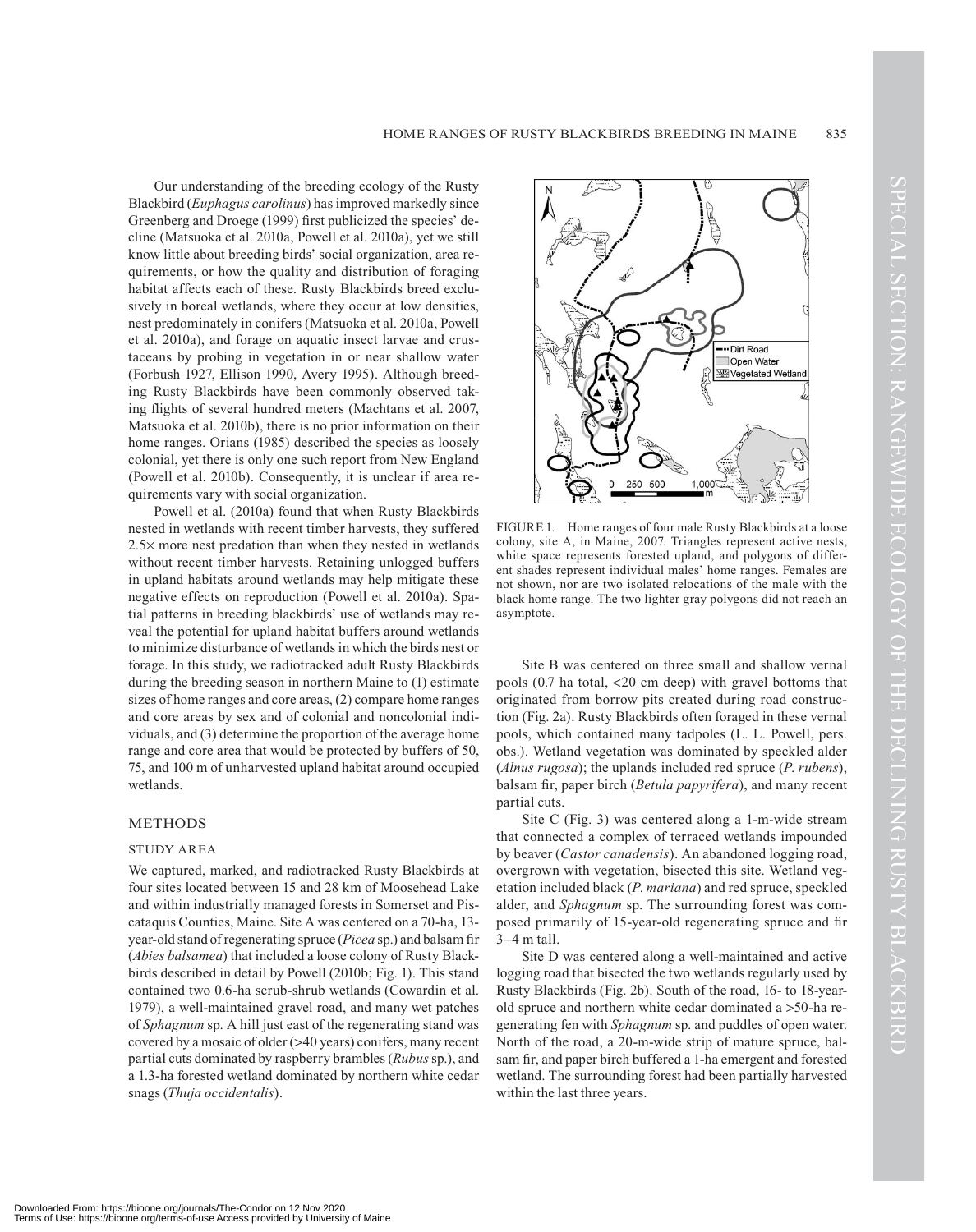#### 836 LUKE L. POWELL ET AL.



FIGURE 2. Home ranges of three Rusty Blackbirds at (a) site C and (b) site D, in Maine, 2007. Triangles represent active nests, white space represents forested upland, and bold black and gray polygons represent home ranges of one male and two females, respectively. In (a), the dashed-line polygon represents the female's core area (76% KDE), and the open water resulted from borrow pits created during road construction. In (b), the male's home range did not reach an asymptote.

#### RADIO TELEMETRY

From late May to mid-June 2007, we captured adult Rusty Blackbirds in mist nets placed near nests or wetlands used for foraging (Powell 2008). We banded eight males and seven females each with a U.S. Geological Survey aluminum band and



FIGURE 3. Home range of a breeding pair of Rusty Blackbirds at site B, in Maine, 2007. The triangle represents the pair's nest, white space represents forested upland, and gray contour lines represent buffers of 50, 75, and 100 m around wetlands. Bold black and gray polygons represent the home ranges of the male and female, respectively.

a unique combination of colored leg bands. We fitted each bird with a radio transmitter (1.6 g for females, 1.9 g for males; 3% of body weight) from Holohil Systems Ltd. (Carp, Ontario; model BD-2) by means of a cotton-thread harness (Rappole and Tipton 1991). Following each capture, we waited at least 24 hr before recording locations to allow each bird adequate time to adjust to the transmitter and bands. We relocated the birds from 7 June to 11 July 2007.

We radiotracked each individual for a minimum of 3 nonconsecutive days in a 5-day period. The one exception was a female that we radiotracked intensively for one day (05:20–15:00). We included data from this bird in our statistical analyses because her home range reached an asymptote. We categorized the daylight hours into five equal time blocks, randomized which time block to target for a given radio-marked bird, and then relocated the target bird at 10-min intervals. We chose the latter to provide biological independence of locations by ensuring "a sampling interval long enough to allow the animal to move from any point in its home range to any other point" (Lair 1987:1099). Rusty Blackbirds can fly approximately 5.7 km in 10 min (Wood 1933), more than twice as far as the diameter of the largest home range we identified (Fig. 1). Thus our sampling design controlled for diurnal patterns in bird activity over the study period and minimized autocorrelation between consecutive relocations (Otis and White 1999).

During each 10-min interval, two or three technicians each used a hand-held Yagi antenna and simultaneously recorded (1) the compass direction of the strongest radio signal from the bird that they were tracking and (2) the location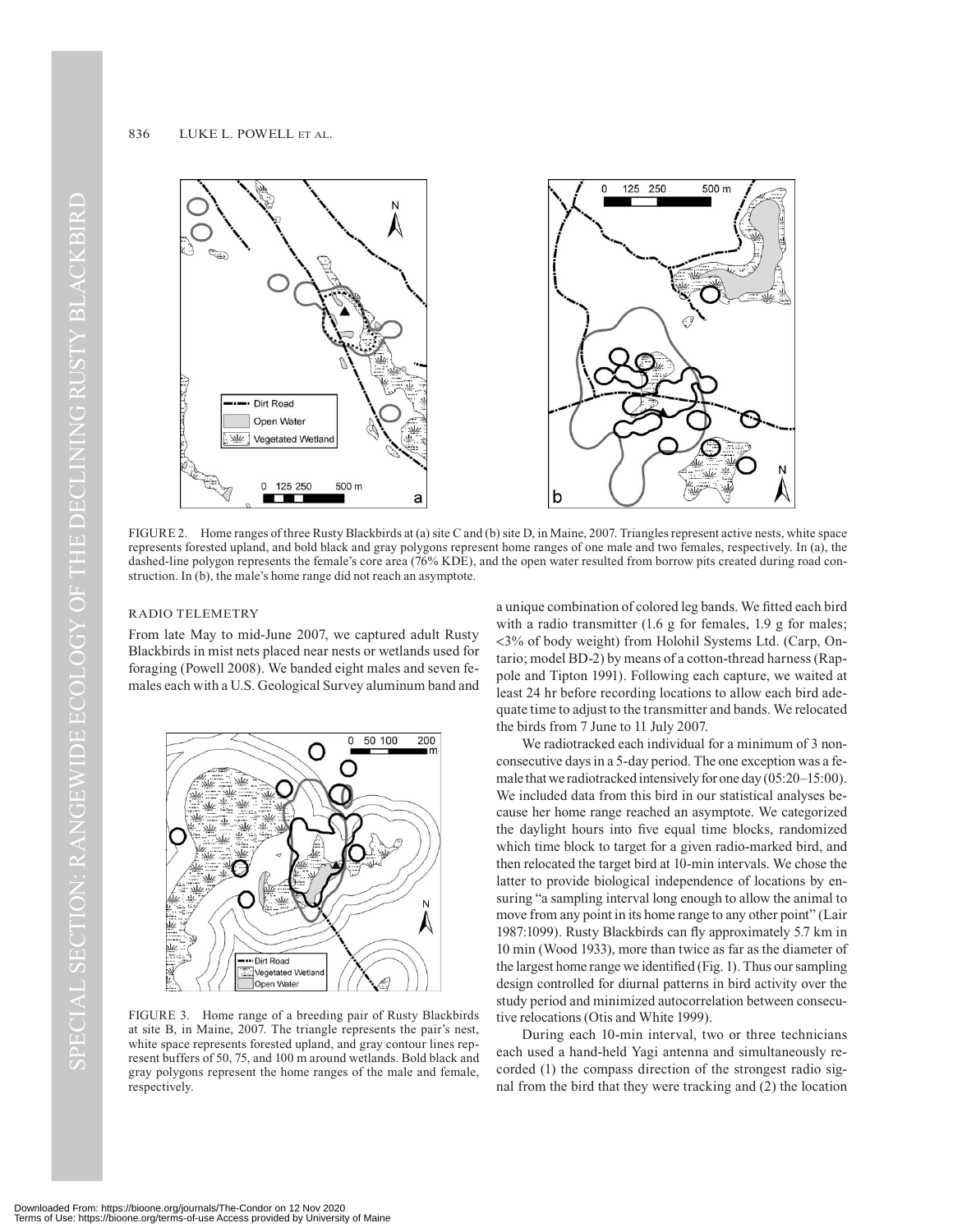where they received it with a hand-held GPS receiver. Technicians arranged themselves so that bearings were as close to 90° from each other as feasible and as close to target birds as possible without noticeably affecting behavior. We triangulated bearings with LOCATE III (Nams 2006). We tested for observer error in measuring compass bearings to radiomarked birds by randomly placing a test transmitter in and around wetlands used by radio-marked Rusty Blackbirds. Naïve observers then recorded bearings to the test transmitter by the same techniques described above.

# HOME RANGE AND CORE AREA

We visually inspected each individual's locations in chronological order and then removed locations representing obvious range shifts to meet the assumption that individuals show fidelity to a given area over the course of the sampling period. We estimated 95% fixed-kernel densities (KDE; referred to hereafter as "home range") with Home Range Tools for Arc-GIS (Rodgers et al. 2007). We estimated fixed rather than adaptive kernels on the basis of Seaman and Powell's (1996) conclusion that fixed kernels outperform adaptive kernels. We used the Gaussian (bivariate normal) kernel form and a leastsquares cross-validation for automated bandwidth selection. Kernels had a grid-cell resolution of 10 m, and contouring was performed by volume. We used a scaling factor of 1 000 000 and rescaled home ranges to unit variance. We calculated core areas for each individual with Powell's (2000) objective and area-independent method (Laver and Kelly 2008) in ABODE for ArcGIS (ESRI 2006, Laver 2006). Rather than arbitrarily using 50% KDE, we used ABODE to calculate the probability of use for each cell of the KDE and defined the core range as the area in which the probability density was significantly greater than expected by a random distribution.

We used ABODE for ArcGIS (ESRI 2006, Laver 2006) and Laver's (2005) recommendations to determine the number of relocations at which home-range size reached an asymptote. We recalculated each individual's home range after the addition of each randomly added location and repeated this procedure 10 times for each home range. We considered the home range to have reached an asymptote when the confidence interval fell within 20% of the final home-range size for five consecutive points

# BUFFERS AROUND WETLANDS

We used a digital coverage of the National Wetlands Inventory (NWI; Cowardin et al. 1979) in ArcGIS 9.2 (ESRI 2006) to examine whether buffers around wetlands might be useful for protecting Rusty Blackbird breeding habitat. We first verified the accuracy of the NWI on the ground and then used ArcGIS to add previously unmapped beaver-impounded wetlands to site C (Fig. 3). We then calculated the percentage of each Rusty Blackbird's home range and core area that was encompassed by wetlands alone and by wetlands with buffers of

50, 75, and 100 m around their perimeters. We selected these three widths (Fig. 3) on the basis of the following justifications: (1) 50 m, because rates of predation on bird nests are highest within 50 m of habitat edges (Paton 1994); (2) 75 m, because Vander Haegen and Degraaf (1996) reported the effects of predation on forest birds extend 75 m into riparian buffers in Maine, and because 75 m was the minimum buffer suggested by Powell et al. (2010a) for breeding Rusty Blackbirds; and (3) 100 m, because 43 Rusty Blackbird nests in northern New England found from 2006 to 2008 were 0–95 m away from wetlands (Powell et al. 2010a).

# STATISTICAL ANALYSES

We log-transformed home range and core area as needed to meet the assumptions of normality (Shapiro–Wilk tests) or equal variances (Levene's tests) and then ran *t*-tests ( $\alpha$  = 0.10) for equal variances in Program R (R Development Core Team 2009) to test for differences in mean home-range and corearea size by sex and coloniality. Similarly, we ran paired *t*-tests for equal variance to test for differences between the sexes in the size of home ranges and core areas of breeding pairs. We present all estimates  $\pm$  SE unless otherwise noted.

# RESULTS

We captured and radiotagged 15 adult Rusty Blackbirds for which we recorded 493 relocations at four sites. We calculated home ranges for the 13 individuals (6 males and 7 females) for which we had  $\geq 25$  relocations ( $\bar{x} = 38 \pm 3$  relocations). Individuals pecked at their leg bands for the first few hours after capture, but we did not observe any evidence that leg bands or transmitters impeded the ability of adults to fly, forage, or feed young. We collected 54 bird-days of data: three during incubation, 11 during the nestling stage, 25 during the fledgling stage (defined as  $\leq 6$  days after fledging), and 15 on one male and one female at site A whose breeding status we could not determine. We excluded all data from 8 to 11 July because family groups began to wander during this time (Palmer 1949) and violate the assumption of site fidelity. Thus, we used only relocations from 7 to 26 June in quantifying home ranges. The mean angular error of triangulated locations on the test transmitter was  $13.2^\circ$  (SD = 9.0,  $n = 38$  bearings).

The mean size of the home ranges of all 13 individuals was  $37.5 \pm 12.6$  ha (range 3.8–172.8 ha), and the mean core area was  $11.1 \pm 2.8$  ha (range 1.5–34.8 ha). Powell's (2000) method for estimation of the core area produced a mean of  $63 \pm 3\%$ KDE, which was considerably larger than the arbitrary 50% KDE used in most core-area analyses (Laver and Kelly 2008). Radio-marked birds included an average of  $2.8 \pm 0.4$  wetlands within their home ranges and  $1.4 \pm 0.3$  wetlands within their core areas. The size of the home range of the four individuals whose home-range size did not reach an asymptote ( $\bar{x}$  = 17.7  $\pm$ 3.1 ha) was not statistically different from that of the nine individuals whose home-range size did reach an asymptote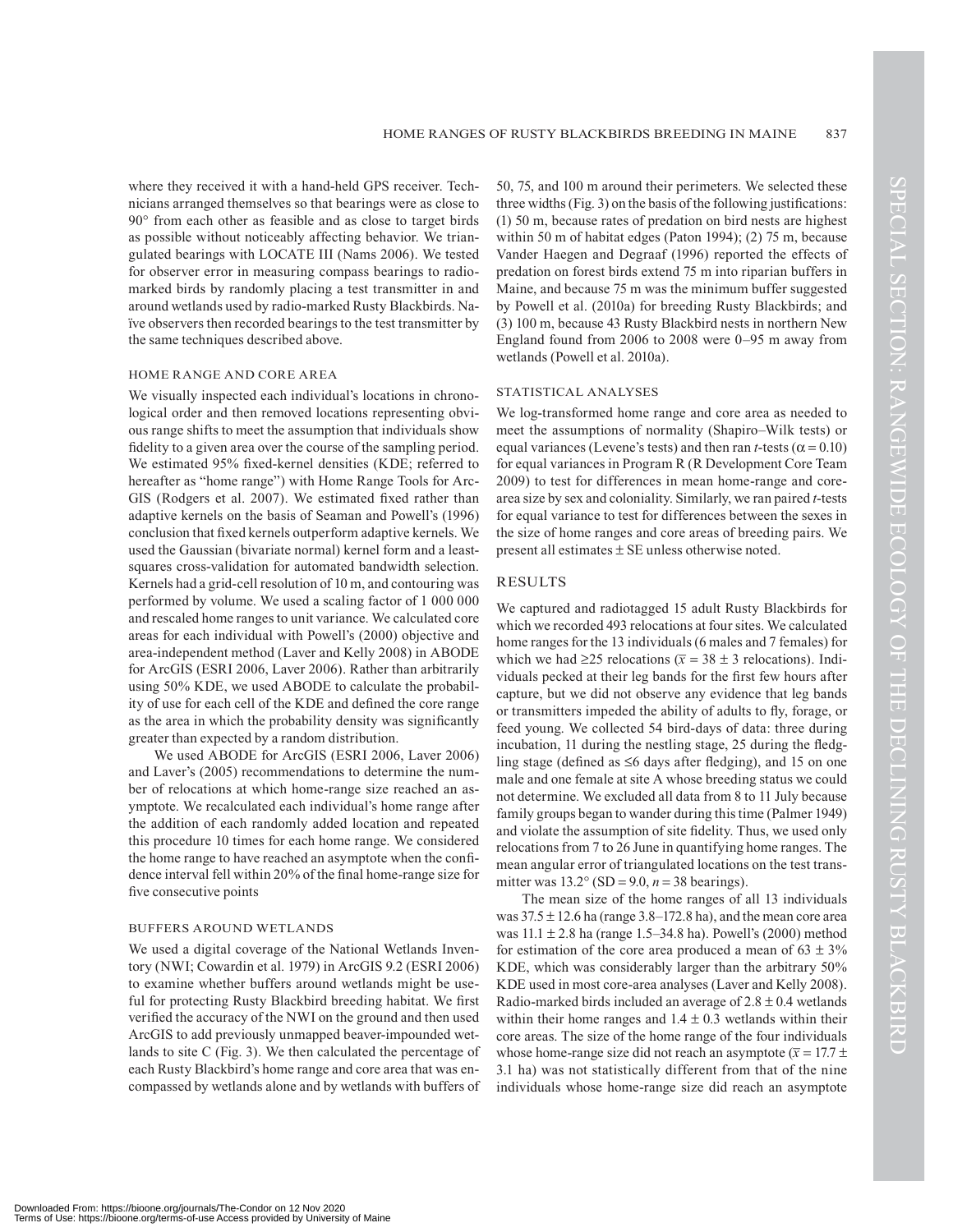

FIGURE 4. The average percentage  $(\pm 1 \text{ SE})$  of the 95% fixed-kernel home ranges and core areas of 13 Rusty Blackbirds that included wetlands and wetlands surrounded by buffers of 50–100 m. Rusty Blackbirds were tracked by radio telemetry on the breeding grounds in Maine, 2007.

 $(\bar{x} = 46.3 \pm 17.6 \text{ ha}; t_{11} = -0.64, P = 0.53)$ . Furthermore, number of relocations to asymptote  $(\bar{x} = 31.6 \pm 2.4 \text{ points})$  was similar to total number of relocations we recorded for the birds for which an asymptote was not reached  $(\bar{x} = 29.3 \pm 1.4 \text{ points})$ . Because of the similarity in those groups and our small sample size, we pooled data for home ranges that did and did not reach an asymptote.

The sizes of males' home ranges were variable ( $\bar{x}$  = 48.0) ha  $\pm$  26.2, range 3.8–172.8 ha,  $n = 6$ ) and not different from that of females ( $\bar{x} = 28.4 \pm 8.1$  ha, range 4.4–71.6 ha,  $n = 7$ ;  $t_{11} =$ −0.11, *P* = 0.91). Among breeding pairs (*n* = 5), the mean size of the home range of the male ( $\bar{x} = 23.1 \pm 8.9$  ha) again was not of the nome range of the final  $(x - 23.1 \pm 8.9 \text{ rad})$  again was not different from that of the female  $(\bar{x} = 22.0 \pm 4.6 \text{ ha})$ ;  $t_4 = 0.12$ ,  $P = 0.91$ ). Size of the core area did not differ by sex for all birds pooled ( $\bar{x}_{male} = 12.0 \pm 5.5$  ha;  $\bar{x}_{female} = 10.3 \pm 2.6$  ha;  $t_{11} = -0.30$ , pooled (*x*<sub>male</sub> – 12.0 ± 3.3 ha, *x*<sub>female</sub> – 10.3 ± 2.0 ha,  $i_{11}$  – 0.30,  $P = 0.77$ ) or within pairs ( $\bar{x}_{male} = 7.4 \pm 3.3$  ha;  $\bar{x}_{female} = 8.2 \pm 1.0$ 2.0 ha;  $t_4 = -0.17$ ,  $P = 0.87$ ). Home ranges of colonial-nesting birds ( $\bar{x}$  = 51.8  $\pm$  18.8 ha, *n* = 8), however, were on average 3.5 $\times$ larger than those of noncolonial birds ( $\bar{x}$  = 14.6  $\pm$  5.8 ha, *n* = 5;  $t_{11} = -2.5$ ,  $P = 0.03$ ). The mean size of the core area of colonial  $t_{11} = 2.3, t = 0.03$ . The mean size of the core area of colonial<br>birds ( $\bar{x} = 14.9 \pm 3.8$  ha) also was 3× larger than that of noncolonial birds ( $\bar{x} = 4.9 \pm 1.5$  ha;  $t_{11} = -2.0$ ,  $P = 0.07$ ).

The wetlands mapped by NWI encompassed on average only  $12 \pm 3\%$  of home ranges and  $19 \pm 6\%$  of core areas (Fig. 4). However, adding buffers around wetlands increased this area substantially; for example, wetlands with a 75-m buffer encompassed  $44 \pm 7\%$  of home ranges and  $51 \pm 9\%$  of core areas (Fig. 4).

#### DISCUSSION

# HOME RANGE AND THE EFFECTS OF SEX AND COLONIALITY

Rusty Blackbirds had mean home ranges and core areas of 37.5 and 11.1 ha, respectively, but individuals varied considerably in the amount of space they used (home range 4–179 ha; core area 2–35 ha). Breeding Rusty Blackbirds appear to require more space than breeding Red-winged Blackbirds (*Agelaius*  *phoeniceus*) or Yellow-headed Blackbirds (*Xanthocephalus xanthocephalus*), which generally have territories of <0.6 ha (Gori 1988, Searcy and Yasukawa 1995; but see Anich et al. 2009). Rusty Blackbirds likely had large home ranges because adults often used multiple wetlands for foraging (range 1–5; Fig. 1–3). We found no difference between the size of males' and females' home ranges or core areas, possibly because of the small sample size or wide variation among individuals.

Despite the variation in space use, home ranges and core areas of Rusty Blackbirds in the loose colony were approximately  $3\times$  larger than those of noncolonial individuals. Horn (1968) suggested that Brewer's Blackbirds (*Euphagus cyanocephalus*), which also have a variable social organization, nest colonially to take advantage of each other's success in finding spatially and temporally unpredictable emergences of damselflies. Brewer's Blackbirds have relatively small territories (0.05–0.20 ha; Stepney 1971), but like Rusty Blackbirds, may fly up to several kilometers to forage away from their nesting colonies (Fig. 1; Martin 2002, Machtans et al. 2007). Rusty Blackbirds, both colonial and noncolonial, may benefit from flights away from nesting wetlands to feed on ephemeral but rich aquatic insect emergences. Noncolonial birds may have fewer opportunities to learn of such sites on their own. Social interactions may improve foraging efficiency or group defense of nest sites (Powell et al. 2010b) and may help explain the larger home ranges we observed in colonial individuals. More colonies must be located and studied before we can test hypotheses related to colony formation or space use by colonial Rusty Blackbirds.

# SAMPLING RECOMMENDATIONS

The nine of 13 Rusty Blackbird home ranges that reached an asymptote required an average of 32 relocations to do so. This result accords with the recommendation of Seaman et al. (1999) to collect 30–50 points per individual. Although we did not follow Laver and Kelly's (2008) recommendation to include in statistical analyses only home ranges that reached asymptotes, the sizes of the four home ranges that did not reach an asymptote were not statistically different from those that did. Rusty Blackbird studies requiring that all home ranges reach asymptotes should set an a priori goal of at least 50 points per individual or consider calculating asymptotes during the study to confirm when home range sizes stabilize and data collection can cease.

Eleven of 13 Rusty Blackbirds had home ranges larger than 10 ha, and adults often visited wetlands and wet patches not connected to nesting wetlands (Fig. 1, 2b). We doubt that individuals can be effectively tracked over such large areas without telemetry and believe that territory mapping without telemetry would both underestimate the area the species uses (Anich et al. 2009) and underrepresent the potential value of habitats beyond the wetland in which the birds are nesting. Thus, telemetry studies minimize bias in estimates of territory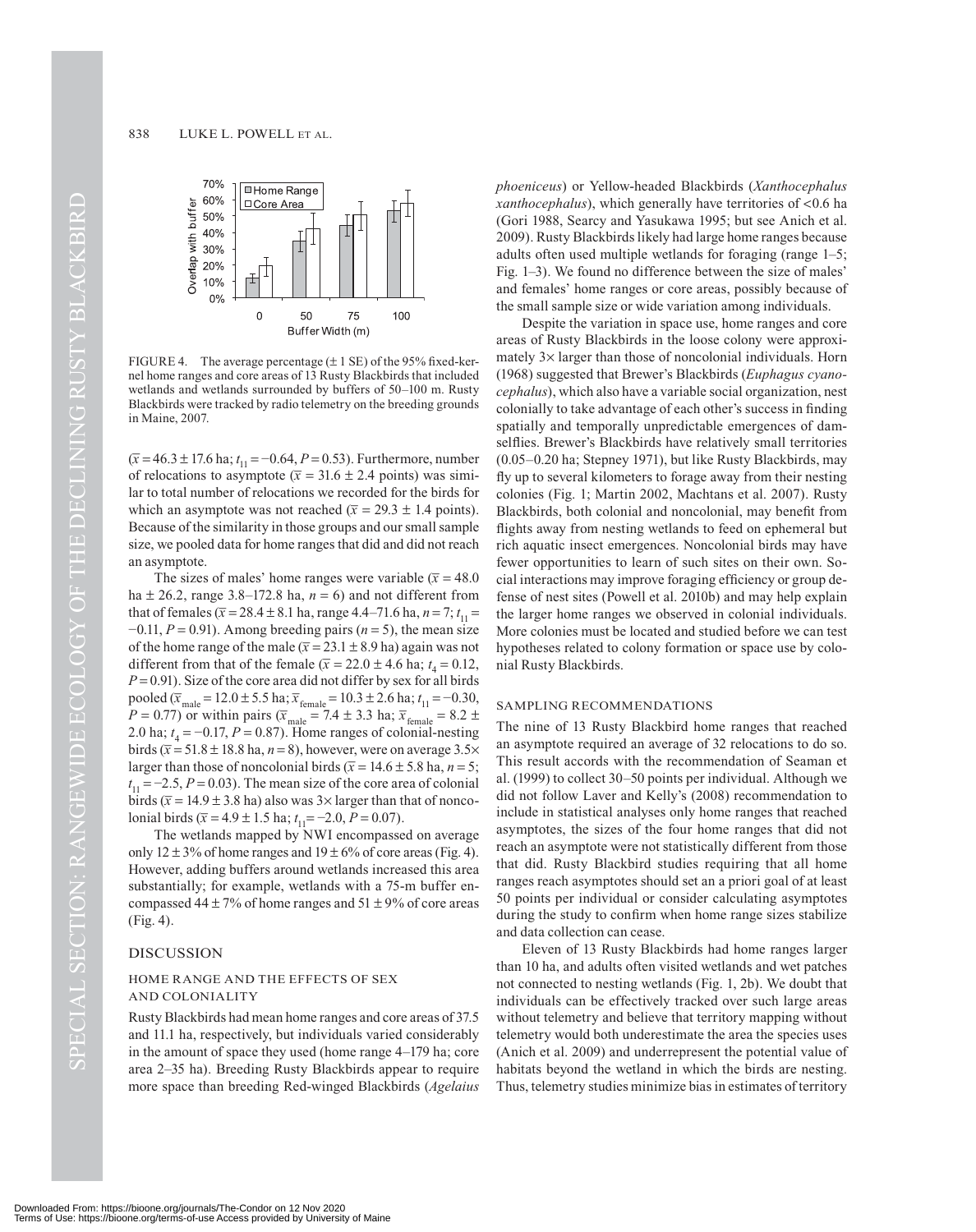size (Anich et al. 2009) and are more useful in identifying habitats appropriate for conservation of this species.

We suspect that home-range size varies with a bird's breeding status, but our small sample limited our ability to test this hypothesis directly. Pairs with fledglings or older nestlings likely have home ranges smaller than those of unpaired birds, as they must meet the constant demand for food by their young. The nine adults we tracked with nestlings or fledglings had relatively small home ranges (17.0  $\pm$  3.4 ha). Incubating females also probably had relatively small home ranges, but with only three bird-days of data during this stage, we were unable to confirm this. Conversely, unpaired or nonbreeding individuals have more freedom to wander and, thus, should have larger home ranges. The two adults we studied for which breeding status was unknown had the largest home ranges (72 and 173 ha); we suspect that these individuals were not breeding when we tracked them. We recommend that future telemetry studies of breeding Rusty Blackbirds begin to capture and radiotrack adults in early May when nest building begins (Avery 1995). An early start will provide researchers with the opportunity to better quantify how space use varies across the entire breeding season.

# EVALUATION OF BUFFERS FOR HABITAT PROTECTION

The Rusty Blackbird is considered an obligate wetland breeder (Avery 1995); in New England its site occupancy is best predicted by shallow, independent pools of water (Powell 2008). We were therefore surprised that upland habitats constituted 88% of home ranges and 81% of core areas in this study. These high percentages could be due to errors in triangulation or an artifact of fixed KDE smoothing when the home ranges were calculated (Silverman 1986). However, we often observed Rusty Blackbirds foraging in small wetlands such as wet seeps with patches of *Sphagnum* sp. and depressions resulting from logging and road construction such as sites of removed stumps, skidder ruts, roadside ditches with alders, and borrow pits. These were often too small  $(< 16 \text{ m}^2)$  to be delineated as wetlands by NWI, but they appeared to be important foraging habitats for Rusty Blackbirds. Thus, we likely underestimated the importance of wetlands in home ranges because the resolution of NWI was too coarse for us to accurately map many of the smaller wetlands in which the birds foraged.

The effects of timber harvests on breeding Rusty Blackbirds are complex, as logging appears to attract the species by increasing both the number of small water bodies available for foraging and the density of young conifers selected for nesting (Powell et al. 2010a). However, when Rusty Blackbirds nested in regenerating timber harvests that extended into or to the edges of wetlands, they suffered twice the rate of nest predation of pairs nesting in wetlands without recent logging. In this respect, harvested stands within or adjacent to wetlands may act as ecological traps (Powell et al. 2010a). Of 43

nests found by Powell et al. (2010a), 29 were within wetlands, and the 14 in uplands averaged only 19 m from wetlands. A 75-m buffer of no logging around wetlands would clearly encompass most nests and thus likely minimize nest predation (Powell et al. 2010a). Nevertheless, 75-m buffers and their wetlands encompassed an average of only 51% of core areas and completely encompassed the core area of only three of 13 individuals. The Rusty Blackbird's mobility, coupled with its use of small and perhaps ephemeral wetlands, likely explains this. Therefore, the 75-m-wide buffers recommended by Powell et al. (2010a) to protect nesting habitat may be of only limited benefit as a conservation strategy for protecting foraging habitat. Fortunately, Rusty Blackbirds appear flexible in their use of areas with surface water for foraging, so buffers may be best suited for protecting nesting habitat; however, more research is needed to determine if disturbed and undisturbed foraging habitats are equally suitable.

Landscapes that maximize the Rusty Blackbird's fitness likely contain combinations of wetlands with patches of shallow water that are rich in aquatic prey and undisturbed wetlands with small conifers for safe nesting (Batáry and Báldi 2004, Powell et al. 2010a). The challenge ahead is to implement meaningful conservation measures that accommodate the species' requirement for a large area, need for wetlands that are appropriately buffered from the effects of nest predators, and protection from other potential limiting factors such as high exposures to methylmercury (Edmonds et al. 2010). Time for implementing such measures is short, particularly in New England and southern Canada, where Rusty Blackbirds are rare and the breeding range is retracting quickly (Powell 2008, Greenberg et al., in press; Maritime Breeding Bird Atlas, unpubl. data).

# ACKNOWLEDGMENTS

We thank J. D. Osenton, R. T. Jones, and C. Holmberg for their tireless work as field technicians. We thank B. Tyne, D. M. Ellis, and S. T. Edmonds their contributions in the field, C. Mettke-Hoffman for assistance with radio transmitters, and P. N. Laver for help with ABODE. We extend our gratitude to N. M. Anich, J. C. Bednarz, E. E. DeLeon, R. L. Holberton, C. S. Loftin, and S. M. Matsuoka for insightful reviews. The Maine Warden Service and Russell Pond Bear Hunting Camp provided critical logistical support. Generous funding and support was provided by the Maine Outdoor Heritage Fund, the U.S. Fish and Wildlife Service's Division of Migratory Bird Management, and Federal Aid in Wildlife Restoration. This study was conducted in association with the International Rusty Blackbird Working Group.

# LITERATURE CITED

- ANICH, N. M., T. J. BENSON, AND J. C. BEDNARZ. 2009. Estimating territory and home-range sizes: do singing locations alone provide an accurate estimate of space use? Auk 126:626–634.
- AVERY, M. L. 1995. Rusty Blackbird (Euphagus carolinus), no. 200. In F. B. GILL AND A. POOLE [EDS.], The birds of North America. Academy of Natural Sciences, Philadelphia.
- BATÁRY, P., AND A. BÁLDI. 2004. Evidence of an edge effect on avian nest success. Conservation Biology 18:389–400.